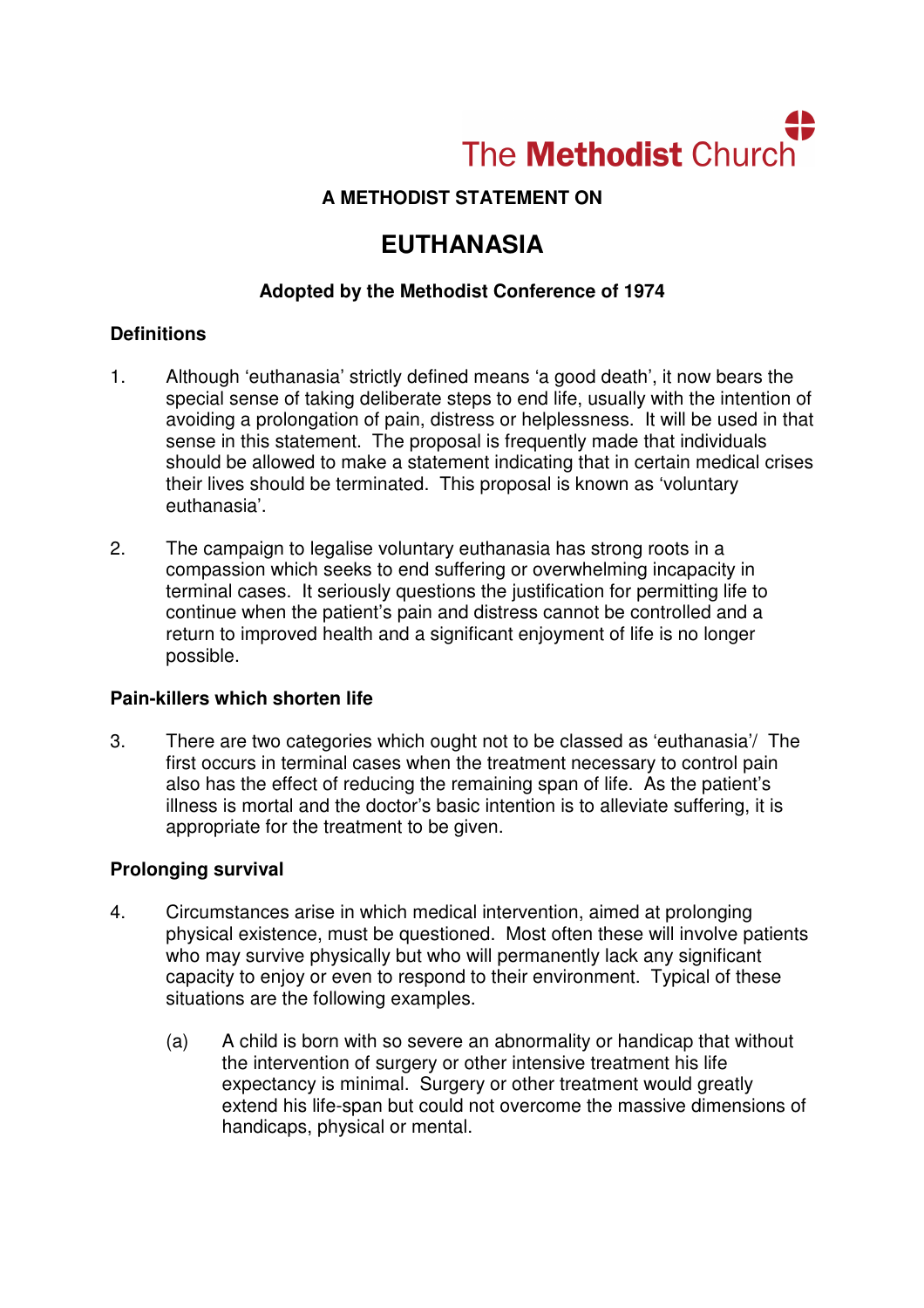- (b) A road accident victim sustains very severe brain damage. Even the lower brain functions have to be maintained artificially by intensive care. Hopes of recovery to a significant level of physical and mental activity recede and finally disappear. The decision must then be taken as to whether or not to continue the intensive care which is maintaining the patient's life.
- (c) An elderly patient has a condition of chronic ill-health (senile dementia, for example) the severity of which can only increase. He then suffers an additional illness (perhaps, bronchial pneumonia) which will prove fatal unless promptly treated. Successful treatment of this additional illness cannot, however, hope to do more than return the patient to his previous condition of chronic sickness.
- 5. The view may well be taken that medical interference is not appropriate in these and similar circumstances. The total needs and interests of the patient are not served by intervention, although any pain or other distress must be controlled by proper terminal care. The decisions not to intervene in these situations is compassionate and responsible. It is not euthanasia.
- 6. There are therefore occasions when doctors may have to use a pain-killer which is also a life-shortener or may have to refrain from fighting for a patient's physical survival when this is inappropriate in the light of his total situation. Doctors should have the support of society and, if necessary, the protection of the law when they take these decisions.

### **The legalisation of euthanasia**

7. The campaign for the legalisation of voluntary euthanasia asks for a good deal more than this. It presses for laws which will permit the deliberate ending of life when the patient has requested this and a medical crisis justifies it. It is significant that no country has yet found it possible to legalise euthanasia. This may be explained in part by the difficulty of drafting laws of sufficient clarity – a difficulty which was exposed by the unsuccessful Parliamentary motions of 1936, 1950 and 1969. Legal complexities can be over-emphasised and in any case they do not settle the basic moral issues. Nevertheless legislation which is dangerously imprecise does itself pose ethical problems.

### **The medical profession**

- 8. The antipathy of the medical profession to the principle of voluntary euthanasia must be faced. The British Medical Association, supporting the World Medical Association, specifically rejects euthanasia. There is no doubt that it represents the views of the overwhelming majority of the profession.
- 9. The impulse of the doctor and the nurse is to heal. Inevitably, therefore, they have an antipathy to the deliberate precipitation of death. They are sensitive too, to the importance of the relationship between them and their patients and fear that its vital dimension of trust would be eroded by the legalisation of euthanasia. The scientific character of medicine sets standards by which the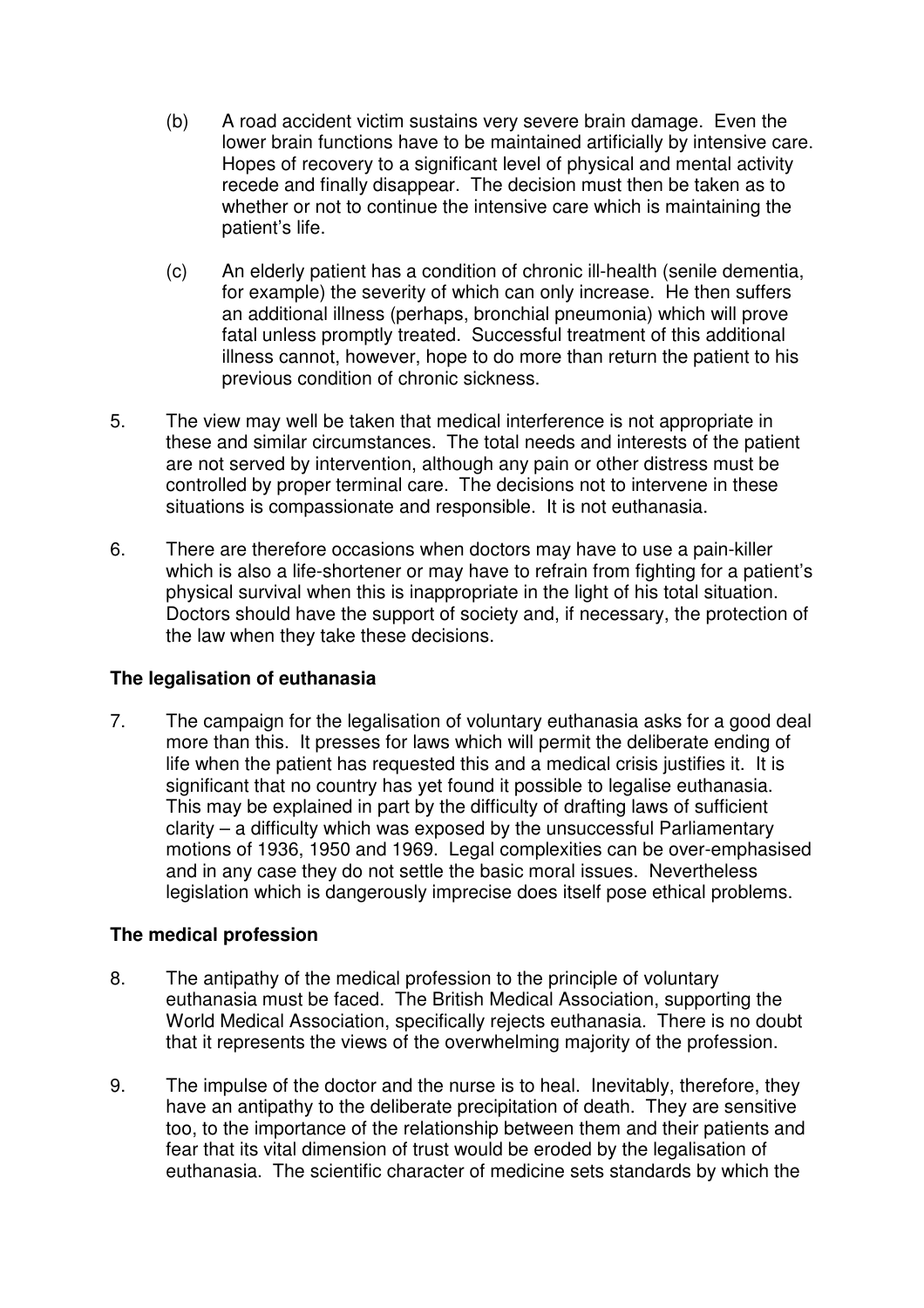profession recognisees that there is a degree of inaccuracy inherent in diagnosis and prognosis. While this is extremely small, its very existence would create hesitancy in basing the decision to administer euthanasia on marginally inaccurate evaluation of the medical condition.

10. The attitude of the medical profession, while it may not be decisive, is of extreme importance. Nevertheless, euthanasia is a matter of great personal and social significance and the public must be fully involved in the debate.

#### **Advantages of euthanasia**

11. It is often claimed that the legalisation of voluntary euthanasia would have several positive results. One of the advantages lies in the indication it would give to the doctor of the patient's wishes – an indication which would diminish to some extent the heavy burden resting on the doctor. The initial decision about euthanasia is made when the individual is not under the stress of immediate suffering or anxiety. For the sake of doctor, patient and family, it is useful to avoid the taking of decisions in the physical and emotional tensions of a critical medical condition. Euthanasia would also shorten the period of anguish often suffered by the family during the course of the patient's illness. Not least, by removing that agony from the patient himself, it also removes the prospect of it from the whole of the population. There are people whose lives are consciously or unconsciously shadowed by the fear of a painful and difficult death.

#### **The advantages disputed**

- 12. Most of these arguments in favour of euthanasia are, however, disputed. Although it would give a useful indication to the doctor of the patient's wishes, the doctor still has to decide when the medical situation warrants the administration of euthanasia and he has also to carry it out. The advantage that the initial decision is not made under stress is diminished if, as seems necessary, the patient retains the right to withdraw his request when the crises occurs. Confirming the decision in that condition of stress is hardly less difficult than having to make an initial decision in the same circumstances. While euthanasia would help families to avoid certain situations of distress and tension, it has less attractive aspects. Elderly people often have a sensitive (frequently unwarrantable) fear of being useless or becoming burdensome to their family and to others. It may well be that there would be no deliberate abuse by relatives exerting direct pressure, but indirect and unconscious pressure is almost inescapable. The very possibility of this might well create in relatives a real (again, often unwarrantable) sense of guilt.
- 13. Those who oppose euthanasia often do so because they regard it as eroding that high regard for human life on which the safety of the individual depends. They fear that once the principle of euthanasia is accepted – perhaps in order to help a small number of extreme cases – the qualifying categories will be easily and dangerously extended. It may also have the effect of diminishing the vital impetus to discover new ways of conquering illness and controlling pain.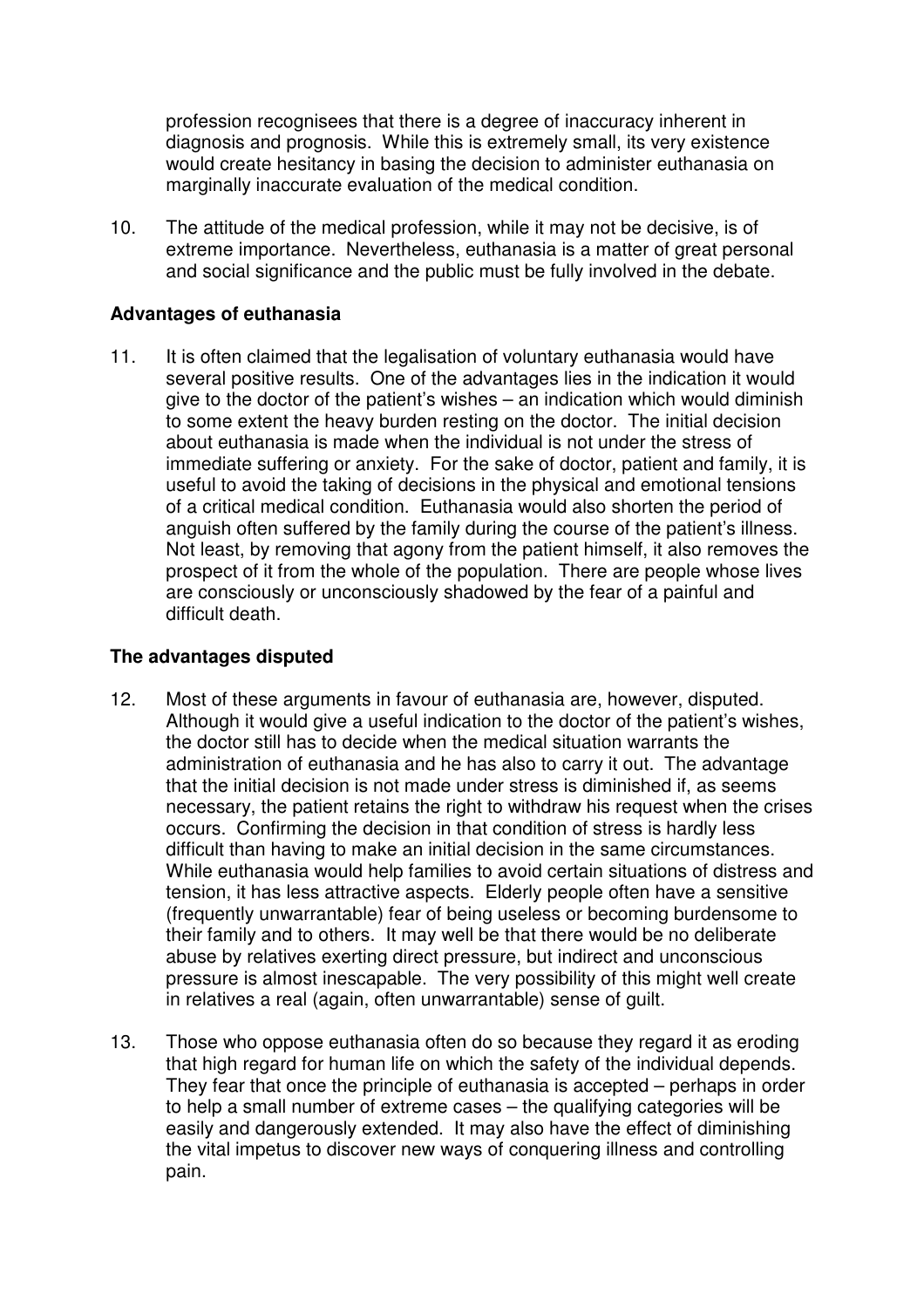- 14. If it were impossible in any other way to deal with the problems of suffering and distress, the legalisation of euthanasia might have to be considered. There is, however, a new sense of urgency in developing better methods of caring for the dying. Throughout the medical profession and in Government circles there is an awareness that change is needed. Medical education must equip its students in the special skills needed in caring for terminal cases. There have occasionally been failures in doctor / patient relationships, and in the degree to which the families of patients are involved in the appropriate decisions. The final stage of illness is not one which need represent the ultimate defeat for the doctor or nurse but a supreme opportunity to help the patient at may levels, not least those which relate to his spirit and total personality. Thus when the illness cannot be defeated, the symptoms (pain, nausea etc.) must be overcome. The experience of dedicated workers in this field, including that of the hospices which specialise in this work, suggests that it is possible to deal with all the symptoms which cause distress to the patient. This is a claim which, if justified, would do much to remove any argument in favour of introducing euthanasia. Of course, it may entail an increase in personnel and expenditure, but it would be a poor argument for euthanasia which insisted that it must be legalised because it is cheaper.
- 15. It is necessary to develop a sensitivity towards the inappropriateness of some medical treatment and procedures which are currently followed in a certain number of cases. There is a variety of situations which need careful consideration in this way. They include the following:
	- (a) indiscriminate surgery in the case of all children born with spina bifida regardless of the severity of predictable handicap;
	- (b) resuscitation of patients whose survival will involve them in a further period of weakness and discomfort before final collapse;
	- (c) the indefinite maintenance by extraordinary means of the physical phenomena of life in a person whose medical problems have resulted in a permanent loss of consciousness and response to external and internal stimuli;
	- (d) the treatment of a critical condition in a patient whose 'normal' condition is one of distress, severe incapacity or pain (e.g. bronchial pneumonia in a person with an advanced condition of senile dementia).

These are all circumstances in which the body is moving with a certain appropriateness towards death. Much better reasons than are often advanced are needed to justify interfering with this process. Restraining such interference is not euthanasia, which essentially consists of an interference aimed at precipitating death.

### **A Christian approach**

16. The life of man bears the stamp of God who 'made man in his own image' (Genesis 1:27). This is the source of man's basic dignity, made astonishingly 'little less than God, crowned with glory and honour' (Psalm 8:5). It is also part of the Biblical basis for the sanctity of human life: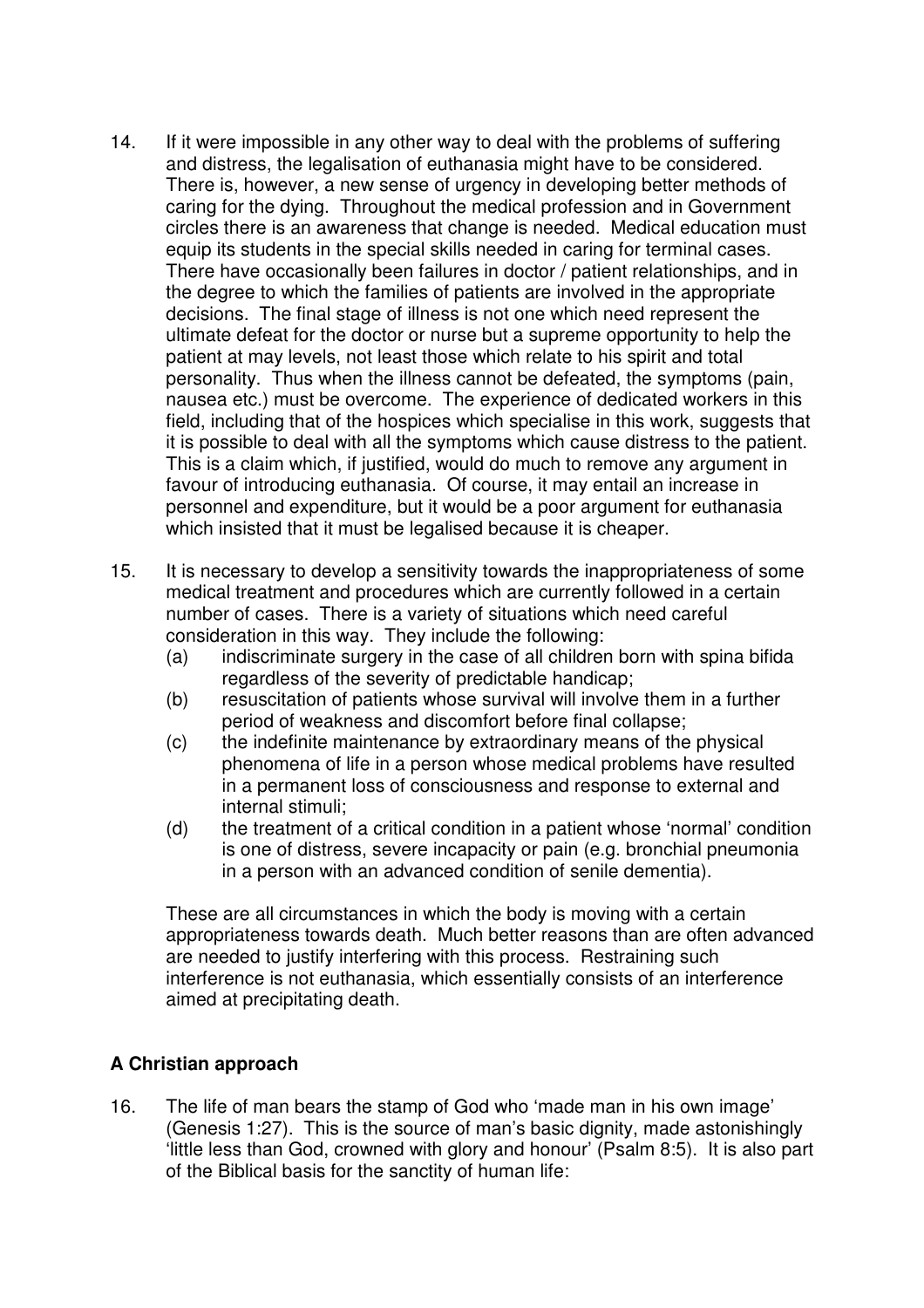He that sheds the blood of man for that man his blood shall be shed; for in the image of God has God created him. (Genesis 9:5-6)

- 17. Man is meant to have fellowship with God and this relationship is an essential aspect of his life. It is, in fact, the possibility of an utterly unbreakable fellowship with God that gives man's life its eternal dimension. Death is an event in that life, marking a transition rather than a terminus. For a Christian in fellowship with God, there is no 'terminal condition.' Death is part of life.
- 18. Man is not only called to relationship with God, he is given responsibility before God, 'dominion over every living thing' (Genesis 1:28), a theme vividly taken up in Psalm 8. This 'dominion' now includes the discoveries of science and technology. One part of the Biblical view of human sin is, however, that he fails to use with real responsibility the gifts which God has entrusted to him.
- 19. Turning to the New Testament we find Jesus often intervening in sickness in order to restore health. He is also heard insisting that death is not a final disaster and demonstrates by his resurrection its episodic rather than catastrophic nature.
- 20. Above all, Jesus pleads for and epitomises the love-motive of all actions. He speaks of compassion, of the call to seek the welfare of others, of the need to fight against those things which demean either human relationships or the significance of the individual.
- 21. The Christian, therefore, approaches the euthanasia debate with many biblical strands in his hands: the dignity of man as made for unbroken fellowship with God; the eternal; dimension of life which sets death in perspective the call to use responsibly all God's gifts including the powers man has over the lives of others; and above all the need to find in every situation the way of compassion.
- 22. Some steps which can be immediately taken are obvious. Compassion must be shown in a much more energetic onslaught on the problems of terminal care. Responsibility must be shouldered in a new consideration of the appropriateness of certain forms of medical intervention. Despite its high cost in terms of time, money and pastoral care, this compassion and responsibility must be exercised by the medical services, the churches and society as a whole.
- 23. The need is not so much to change the law as to alter the attitude of society towards death. This is an event which must be talked about and prepared for physically, mentally and spiritually. The families of the dying must be supported not only by the statutory services but also by the community. Predeath loneliness must be relieved and those who are in the latter days of life must feel that they are still (perhaps, especially) part of the family of God. The use of drugs and the increasing skills of medicine must be coupled with an